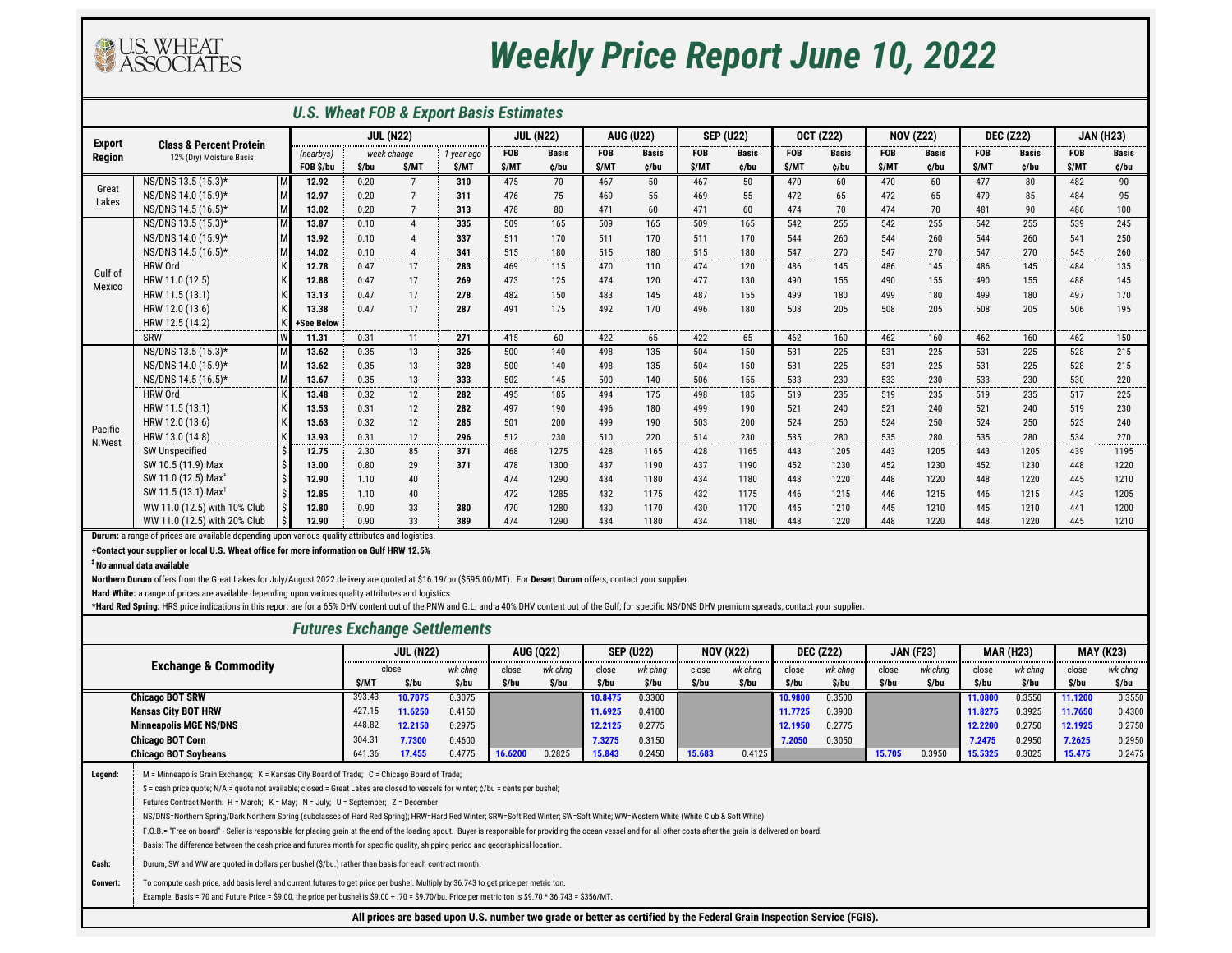The weekly prices as reported by U.S. Wheat Associates are compiled through research from numerous market sources, including U.S. wheat exporters of all classes from various U.S. ports. The prices reported are representati of number two grade and the proteins indicated. **They are not intended to represent offers nor should importers of U.S. wheat rely upon them as such. Additional factors may alter these prices significantly.** 

These factors may include: (1) payment terms (differing from cash against documents which are the terms used in the U.S. Wheat Associates price report); (2) various quality factors, and method of quality certification; (3) (USW prices represent Free on Board and do not include loading rate guarantees, stevedoring costs or other elevator tariff charges); (4) different delivery periods than indicated in monthly prices reported by U.S. Wheat As U.S. Wheat Associates recommends regular contact with exporters of U.S. wheat in order to receive offers representative of your requirements.

|                               | <b>Ocean Freight Rate Estimates for Nearby Delivery</b>                                                                             |                    | U.S. dollars/metric ton |                 |                    |             |                      |                 |
|-------------------------------|-------------------------------------------------------------------------------------------------------------------------------------|--------------------|-------------------------|-----------------|--------------------|-------------|----------------------|-----------------|
| Export                        | Import                                                                                                                              | Handy              | Handymax                | Panamax         | Freight Index**    | General     | <b>Grain Freight</b> | Number of       |
| Region                        | Region                                                                                                                              | 25-30 TMT          | 40-46 TMT               | 54+ TMT         | <b>Week Ending</b> | Index       | Index                | <b>Fixtures</b> |
| U.S. Gulf                     | Mexico (Veracruz)                                                                                                                   | 31                 | 27                      |                 | 6/10/2022          | 514.1       | 601.0                | 487             |
| U.S. Gulf                     | W. South America (Peru/Ecu)                                                                                                         |                    |                         | 60              | 6/3/2022           | 514.4       | 601.0                | 229             |
| U.S. Gulf                     | S. South America (Chile)                                                                                                            |                    |                         | 76              | 5/27/2022          | 517.4       | 601.0                | 438             |
| U.S. Gulf                     | N. South America (Colombia)                                                                                                         | 45                 | 45                      | 46              | 5/20/2022          | 517.9       | 601.0                | 413             |
| U.S. Gulf                     | E. South America (Brazil)                                                                                                           |                    | 46                      |                 | 5/13/2022          | 510.0       | 597.2                | 443             |
| U.S. Gulf                     | West Africa (Nigeria)                                                                                                               | 65                 |                         |                 | 5/6/2022           | 501.6       | 597.2                | 320             |
| U.S. Gulf                     | East Mediterranean (Italy)                                                                                                          | 78                 |                         |                 | 4/29/2022          | 496.7       | 597.2                | 511             |
| U.S. Gulf                     | West Mediterranean (Morocco)                                                                                                        | 73                 |                         |                 | 4/22/2022          | 495.0       | 597.2                | 470             |
| U.S. Gulf                     | Persian Gulf (Iraq)                                                                                                                 |                    |                         | 139             | 4/14/2022          | 494.7       | 595.2                | 391             |
| U.S. Gulf                     | Middle East (Egypt)                                                                                                                 |                    |                         | 74              | 4/8/2022           | 496.1       | 595.2                | 546             |
| U.S. Gulf                     | Japan                                                                                                                               |                    | $80\,$                  |                 | 4/1/2022           | 497.3       | 599.3                | 510             |
| <b>Mid Atlantic</b>           | N. South America (Venezuela)                                                                                                        | 44                 |                         |                 | 3/25/2022          | 501.8       | 599.3                | 481             |
| <b>Mid Atlantic</b>           | West Africa (Nigeria)                                                                                                               | 63                 |                         |                 | 3/18/2022          | 504.6       | 601.2                | 433             |
| <b>Mid Atlantic</b>           | Middle East (Egypt)                                                                                                                 |                    |                         | 73              | 3/11/2022          | 488.8       | 576.8                | 499             |
| St. Lawrence                  | N. South America (Venezuela)                                                                                                        | 20                 |                         |                 | 3/4/2022           | 474.3       | 570.7                | 522             |
| St. Lawrence                  | Europe/Rotterdam                                                                                                                    |                    |                         | 60              | 2/25/2022          | 471.3       | 566.3                | 501             |
| <b>Great Lakes</b>            | East Mediterranean (Italy)                                                                                                          | 99                 |                         |                 | 2/18/2022          | 465.8       | 565.1                | 490             |
| <b>Great Lakes</b>            | West Mediterranean (Spain)                                                                                                          | 98                 |                         |                 | 2/11/2022          | 463.3       | 564.1                | 540             |
| <b>Great Lakes</b>            | Europe/Rotterdam                                                                                                                    | 95                 |                         |                 | 2/4/2022           | 462.7       | 526.6                | 404             |
| <b>Great Lakes</b>            | West Mediterranean (Morocco)                                                                                                        | 100                |                         |                 | 1/28/2022          | 464.6       | 561.4                | 523             |
| <b>PNW</b>                    | W. South America (Peru/Ecu)                                                                                                         | 62                 |                         |                 | 1/21/2022          | 470.7       | 566.3                | 495             |
| PNW                           | S. South America (Chile)                                                                                                            | 65                 |                         |                 | 1/14/2022          | 494.9       | 596.3                | 563             |
| PNW                           | N. South America (Colombia)                                                                                                         | 55                 |                         |                 | 1/7/2022           | 494.9       | 596.3                | 563             |
| <b>PNW</b>                    | Persian Gulf (Iraq)                                                                                                                 |                    |                         | 112             | 12/29/2021         | 494.5       | 596.3                | 517             |
| <b>PNW</b>                    | Middle East (Egypt)                                                                                                                 |                    |                         | 75              | 12/24/2021         | 501.6       | 596.3                | 517             |
| PNW                           | East Africa (Djibouti/Mombasa)                                                                                                      |                    | 76                      | 80              | 12/17/2021         | 498.1       | 596.3                | 480             |
| <b>PNW</b>                    | South Asia (Mal/Indon/Phil/Sing)                                                                                                    |                    |                         | 55              | 12/10/2021         | 501.6       | 596.3                | 517             |
| PNW                           | Taiwan                                                                                                                              |                    | 59                      | 69              | 12/3/2021          | 499.1       | 596.3                | 484             |
| <b>PNW</b>                    | South Korea                                                                                                                         |                    | 50                      | 60              | 11/19/2021         | 499.2       | 596.3                | 427             |
| <b>PNW</b>                    | Japan                                                                                                                               |                    | 45                      |                 | 11/12/2021         | 521.5       | 624.1                | 530             |
|                               |                                                                                                                                     |                    |                         |                 |                    |             |                      |                 |
|                               | Sources: *Trade representatives and recent shipments, **Maritime Research, Inc., ***Nominal Major Currencies, Federal Reserve Board |                    |                         |                 |                    |             |                      |                 |
|                               |                                                                                                                                     |                    |                         |                 |                    |             |                      |                 |
|                               | Summary of Foreign Currency Exchange Rates (versus \$1 U.S.)                                                                        |                    |                         |                 |                    |             |                      |                 |
| <b>Week Ending</b><br>6/10/22 | Index***<br>Argentina<br>121.79<br>N/A                                                                                              | Australia<br>1.417 | <b>Brazil</b><br>4.980  | Canada<br>1.276 | Egypt<br>18.69     | EU<br>0.951 | Japan<br>134.4       | Russia<br>57.47 |
| 6/3/22                        | 118.4<br>120.66                                                                                                                     | 1.387              | 4.778                   | 1.259           | 18.60              | 0.933       | 130.9                | 63.59           |
| 5/27/22                       | 118.5<br>119.55                                                                                                                     | 1.397              | 4.738                   | 1.272           | 18.57              | 0.932       | 127.1                | 66.22           |
| 5/20/22                       | 119.5<br>118.49                                                                                                                     | 1.424              | 4.864                   | 1.285           | 18.26              | 0.948       | 127.8                | 62.22           |
| 6/10/21                       | 110.6<br>45.17                                                                                                                      | 1.288              | 5.056                   | 1.209           | 15.64              | 0.821       | 109.3                | 71.77           |
| 6/10/17                       | 15.904<br>N/A                                                                                                                       | 1.326              | 3.318                   | 1.332           | 18.050             | 0.892       | 109.9                | 57.07           |
| 1 year change                 | N/A<br>169.62%                                                                                                                      | 10.02%             | $-1.50%$                | 5.52%           | 19.53%             | 15.75%      | 22.93%               | $-19.93%$       |
| 5 year change                 | 665.77%<br>N/A                                                                                                                      | 6.93%              | 50.09%                  | $-4.21%$        | 3.55%              | 6.52%       | 22.24%               | 0.70%           |

This contact will allow importers to review contract terms and better understand the U.S. grading system, role and function of the Federal Grain Inspection Service (FGIS).

Contact: For questions, please contact Michael Anderson at manderson@uswheat.org.



## *Weekly Price Report June 10, 2022*

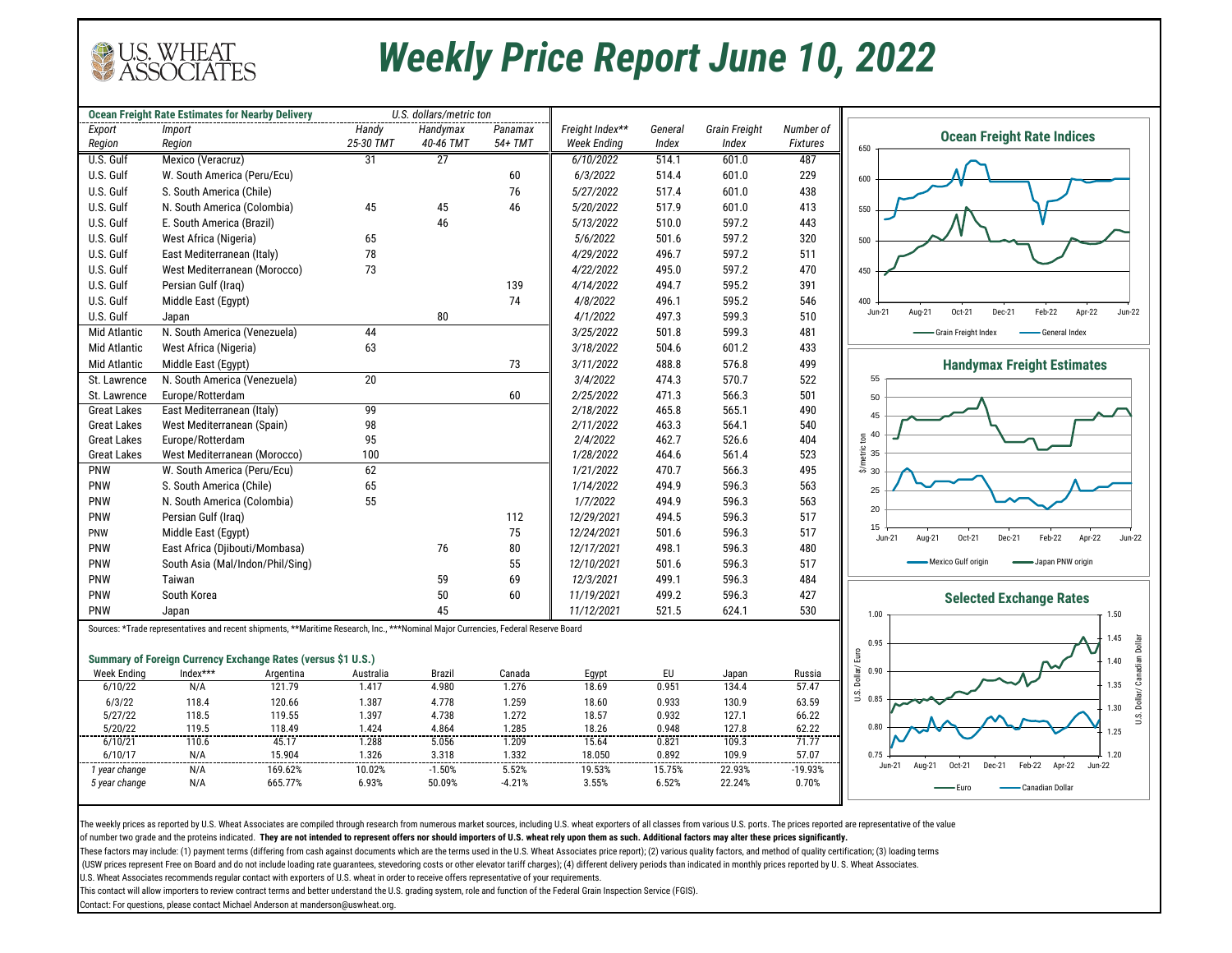Weekly Price Report June 10, 2022 *Weekly Price Report June 10, 2022*